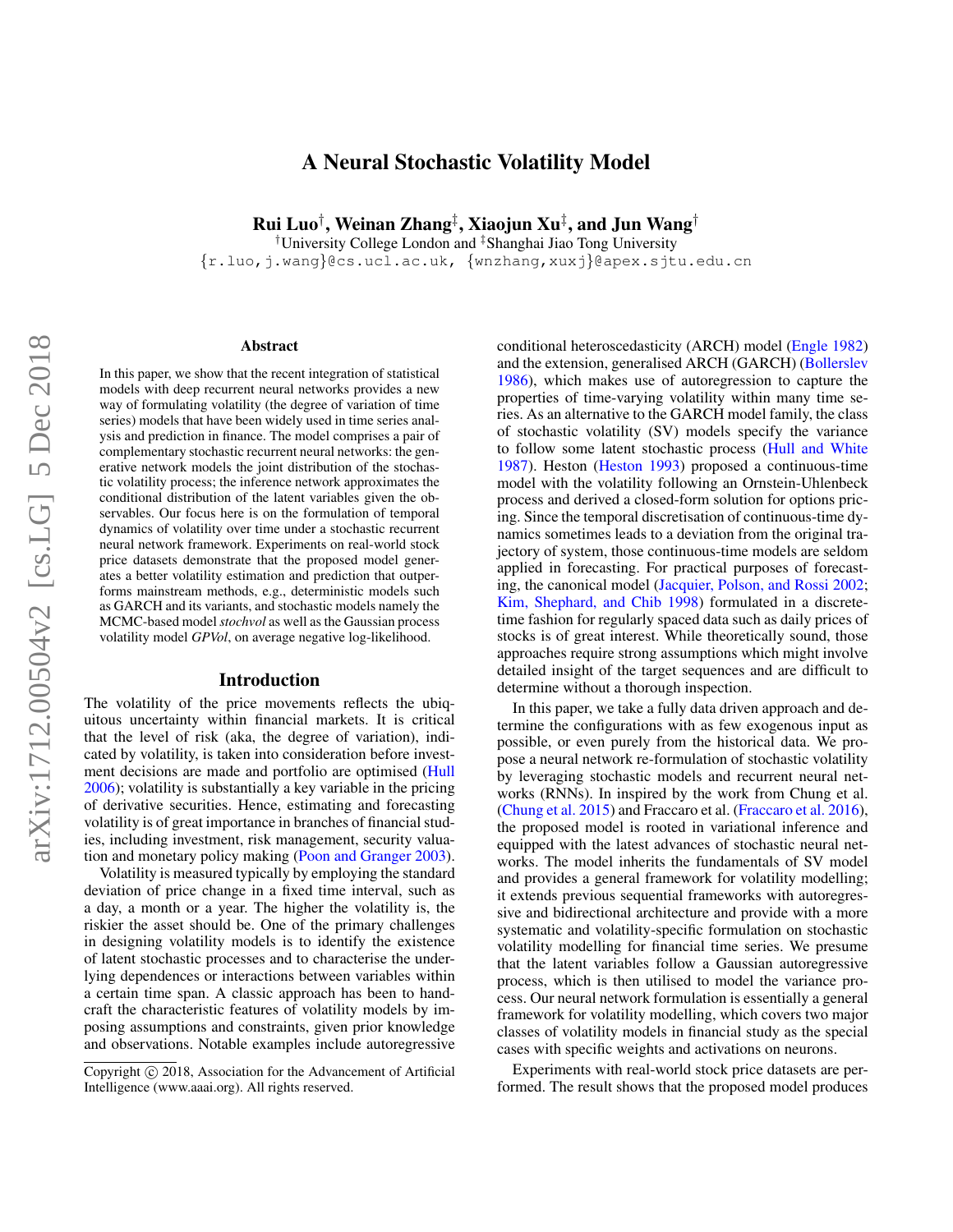more accurate estimation and prediction, outperforming various widely-used deterministic models in the GARCH family and several recently proposed stochastic models on average negative log-likelihood; the high flexibility and rich expressive power are validated.

### Related Work

A notable framework for volatility is autoregressive conditional heteroscedasticity (ARCH) model [\(Engle 1982\)](#page-7-2): it can accurately identify the characteristics of time-varying volatility within many types of time series. Inspired by ARCH model, a large body of diverse work based on stochastic process for volatility modelling has emerged [\(Bollerslev, Engle, and Nelson 1994\)](#page-7-10). Bollerslev [\(Bollerslev](#page-7-3) [1986\)](#page-7-3) generalised ARCH model to the generalised autoregressive conditional heteroscedasticity (GARCH) model in a manner analogous to the extension from autoregressive (AR) model to autoregressive moving average (ARMA) model by introducing the past conditional variances in the current conditional variance estimation. Engle and Kroner [\(Engle and](#page-7-11) [Kroner 1995\)](#page-7-11) presented theoretical results on the formulation and estimation of multivariate GARCH model within simultaneous equations systems. The extension to multivariate model allows the covariance to present and depend on the historical information, which are particularly useful in multivariate financial models. An alternative to the conditionally deterministic GARCH model family is the class of stochastic volatility (SV) models, which first appeared in the theoretical finance literature on option pricing [\(Hull](#page-7-4) [and White 1987\)](#page-7-4). The SV models specify the variance to follow some latent stochastic process such that the current volatility is no longer a deterministic function even if the historical information is provided. As an example, Heston's model [\(Heston 1993\)](#page-7-5) characterises the variance process as a Cox-Ingersoll-Ross process driven by a latent Wiener process. While theoretically sound, those approaches require strong assumptions which might involve complex probability distributions and non-linear dynamics that drive the process. Nevertheless, empirical evidences have confirmed that volatility models provide accurate prediction [\(Ander](#page-7-12)[sen and Bollerslev 1998\)](#page-7-12) and models such as ARCH and its descendants/variants have become indispensable tools in asset pricing and risk evaluation. Notably, several models have been recently proposed for practical forecasting tasks: Kastner et al. (Kastner and Frühwirth-Schnatter 2014) implemented the MCMC-based framework *stochvol* where the ancillarity-sufficiency interweaving strategy (ASIS) is applied for boosting MCMC estimation of stochastic volatility; Wu et al. (Wu, Hernández-Lobato, and Ghahramani 2014) designed the *GP-Vol*, a non-parametric model which utilises Gaussian processes to characterise the dynamics and jointly learns the process and hidden states via online inference algorithm. Despite the fact that it provides us with a practical approach towards stochastic volatility forecasting, both models require a relatively large volume of samples to ensure the accuracy, which involves very expensive sampling routine at each time step. Another drawback is that those models are incapable to handle the forecasting task for multivariate time series.

On the other hand, deep learning [\(LeCun, Bengio, and](#page-7-15) [Hinton 2015;](#page-7-15) [Schmidhuber 2015\)](#page-7-16) that utilises nonlinear structures known as deep neural networks, powers various applications. It has triumph over pattern recognition challenges, such as image recognition [\(Krizhevsky, Sutskever,](#page-7-17) [and Hinton 2012\)](#page-7-17), speech recognition [\(Chorowski et al.](#page-7-18) [2015\)](#page-7-18), machine translation [\(Bahdanau, Cho, and Bengio](#page-7-19) [2014\)](#page-7-19) to name a few.

Time-dependent neural networks models include RNNs with neuron structures such as long short-term memory (LSTM) [\(Hochreiter and Schmidhuber 1997\)](#page-7-20), bidirectional RNN (BRNN) [\(Schuster and Paliwal 1997\)](#page-7-21), gated recurrent unit (GRU) [\(Cho et al. 2014\)](#page-7-22) and attention mechanism [\(Xu et al. 2015\)](#page-7-23). Recent results show that RNNs excel for sequence modelling and generation in various applications [\(van den Oord, Kalchbrenner, and Kavukcuoglu 2016;](#page-7-24) [Cho et al. 2014;](#page-7-22) [Xu et al. 2015\)](#page-7-23). However, despite its capability as non-linear universal approximator, one of the drawbacks of neural networks is its deterministic nature. Adding latent variables and their processes into neural networks would easily make the posteriori computationally intractable. Recent work shows that efficient inference can be found by variational inference when hidden continuous variables are embedded into the neural networks structure [\(Kingma and Welling 2013;](#page-7-25) [Rezende, Mohamed, and Wier](#page-7-26)[stra 2014\)](#page-7-26). Some early work has started to explore the use of variational inference to make RNNs stochastic: Chung et al. [\(Chung et al. 2015\)](#page-7-8) defined a sequential framework with complex interacting dynamics of coupling observable and latent variables whereas Fraccaro et al. [\(Fraccaro et al.](#page-7-9) [2016\)](#page-7-9) utilised heterogeneous backward propagating layers in inference network according to its Markovian properties.

In this paper, we apply the stochastic neural networks to solve the volatility modelling problem. In other words, we model the dynamics and stochastic nature of the degree of variation, not only the mean itself. Our neural network treatment of volatility modelling is a general one and existing volatility models (e.g., the Heston and GARCH models) are special cases in our formulation.

# Preliminaries: Volatility Models

Volatility models characterise the dynamics of volatility processes, and help estimate and forecast the fluctuation within time series. As it is often the case that one seeks for prediction on quantity of interest with a collection of historical information at hand, we presume the conditional variance to have dependency – either deterministic or stochastic – on history, which results in two categories of volatility models.

# Deterministic Volatility Models: the GARCH Model Family

The GARCH model family comprises various linear models that formulate the conditional variance at present as a linear function of observations and variances from the past. Bollerslev's extension [\(Bollerslev 1986\)](#page-7-3) of Engle's primitive ARCH model [\(Engle 1982\)](#page-7-2), referred as generalised ARCH (GARCH) model, is one of the most well-studied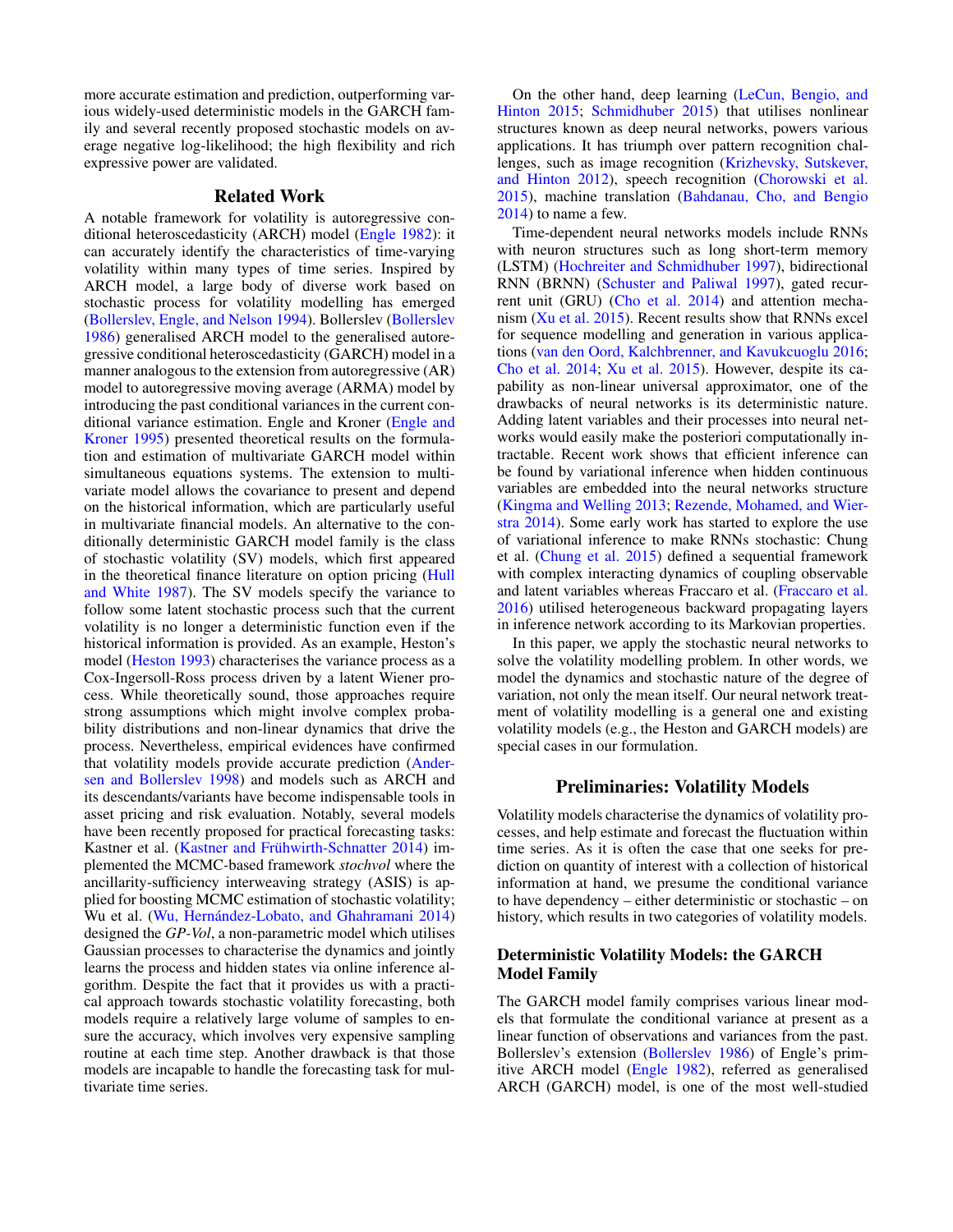and widely-used volatility models:

$$
\sigma_t^2 = \alpha_0 + \sum_{i=1}^p \alpha_i x_{t-i}^2 + \sum_{j=1}^q \beta_j \sigma_{t-j}^2, \qquad (1)
$$

$$
x_t \sim \mathcal{N}(0, \sigma_t^2),\tag{2}
$$

where Eq. [\(2\)](#page-2-0) represents the assumption that the observation  $x_t$  follows from the Gaussian distribution with mean 0 and variance  $\sigma_t^2$ ; the (conditional) variance  $\sigma_t^2$  is fully determined by a linear function (Eq. (1)) of previous observatermined by a linear function  $(Eq. (1))$  $(Eq. (1))$  $(Eq. (1))$  of previous observations  $\{x_{ and variances  $\{\sigma_{\leq t}^2\}$ . Note that if  $q = 0$  in Eq. (1) GARCH model degenerates to ARCH model$ tions  $\{x_{ and variances  $\{v_{. Note that if  $q$  -<br>[\(1\)](#page-2-1), GARCH model degenerates to ARCH model.$$ 

Various variants have been proposed ever since. Glosten, Jagannathan and Runkle [\(Glosten, Jagannathan, and Run](#page-7-27)[kle 1993\)](#page-7-27) extended GARCH model with additional terms to account for asymmetries in the volatility and proposed GJR-GARCH model; Zakoian [\(Zakoian 1994\)](#page-7-28) replaced the quadratic operators with absolute values, leading to threshold ARCH/GARCH (TARCH) models. The general functional form is formulated as

$$
\sigma_t^d = \alpha_0 + \sum_{i=1}^p \alpha_i |x_{t-i}|^d + \sum_{j=1}^q \beta_j \sigma_{t-j}^d
$$

$$
+ \sum_{k=1}^o \gamma_k |x_{t-k}|^d I[x_{t-k} < 0], \tag{3}
$$

where  $I[x_{t-k} < 0]$  is the indicator function:  $I[x_{t-k} < 0] = 1$ if *<sup>x</sup>*t−<sup>k</sup> <sup>&</sup>lt; <sup>0</sup>, and 0 otherwise, which allows for asymmetric reactions of volatility in terms of the sign of previous  $\{x_{\leq t}\}.$ 

Various variants of GARCH model can be expressed by assigning values to parameters  $p$ ,  $o$ ,  $q$ ,  $d$  in Eq. [\(3\)](#page-2-2):

- 1. ARCH(*p*):  $p \in \mathbb{N}^+$ ;  $q \equiv 0$ ;  $o \equiv 0$ ;  $d \equiv 2$
- 2. GARCH $(p, q)$ :  $p \in \mathbb{N}^+$ ;  $q \equiv 0$ ;  $o \equiv 0$ ;  $d \equiv 2$ <br>2. GIP GARCH $(p, q, q)$ :  $p \in \mathbb{N}^+$ ;  $q \in \mathbb{N}^+$ ;  $q \in \mathbb{N}$

3. GJR-GARCH(*p*, *o*, *q*): 
$$
p \in \mathbb{N}^+
$$
;  $q \in \mathbb{N}^+$ ;  $o \in \mathbb{N}^+$ ;  $d \equiv 2$   
4. AVARCH(*p*):  $p \in \mathbb{N}^+$ ;  $q \equiv 0$ ;  $o \equiv 0$ ;  $d \equiv 2$ 

5. AVGARCH
$$
(p, q)
$$
:  $p \in \mathbb{N}^+$ ;  $q \in \mathbb{N}^+$ ;  $o \equiv 0$ ;  $d \equiv 2$ 

6. TARCH(*p*, *o*, *q*):  $p \in \mathbb{N}^+$ ;  $q \in \mathbb{N}^+$ ;  $o \in \mathbb{N}^+$ ;  $d \equiv 1$ 

Another fruitful specification shall be Nelson's exponential GARCH (EGARCH) model [\(Nelson 1991\)](#page-7-29), which instead formulates the dependencies in log-variance  $log(\sigma_t^2)$ :

$$
\log(\sigma_t^2) = \alpha_0 + \sum_{i=1}^p \alpha_i g(x_{t-i}) + \sum_{j=1}^q \beta_j \log(\sigma_{t-j}^2), \quad (4)
$$

$$
g(x_t) = \theta x_t + \gamma(|x_t| - \mathbb{E}[|x_t|]),\tag{5}
$$

where  $g(x_t)$  (Eq. [\(5\)](#page-2-3)) accommodates the asymmetric relation between observations and volatility changes. If setting  $q \equiv 0$ in Eq. [\(4\)](#page-2-4), EGARCH $(p, q)$  then degenerates to EARCH $(p)$ .

#### Stochastic Volatility Models

An alternative to the (conditionally) deterministic volatility models is the class of stochastic volatility (SV) models. First introduced in the theoretical finance literature, earliest SV models such as Hull and White's [\(Hull and White 1987\)](#page-7-4) as well as Heston model [\(Heston 1993\)](#page-7-5) are formulated by <span id="page-2-1"></span>stochastic differential equations in a continuous-time fashion for analysis convenience. In particular, Heston model instantiates a continuous-time stochastic volatility model for univariate processes:

$$
d\sigma(t) = -\beta \sigma(t) dt + \delta d\omega^{\sigma}(t),
$$
\n(6)

$$
dx(t) = (\mu - 0.5\sigma^{2}(t)) dt + \sigma(t) dw^{x}(t).
$$
 (7)

<span id="page-2-0"></span>where  $x(t) = \log s(t)$  is the logarithm of stock price  $s_t$  at time *t*,  $w^x(t)$  and  $w^{\sigma}(t)$  represent two correlated Wiener processes and the correlation between  $dw^x(t)$  and  $dw^{\sigma}(t)$  is expressed as  $\mathbb{E}[dw^x(t) \cdot dw^{\sigma}(t)] = \rho dt$ .<br>For practical use empirical versic

For practical use, empirical versions of the SV model, typically formulated in a discrete-time fashion, are of great interest. The canonical model [\(Jacquier, Polson, and Rossi](#page-7-6) [2002;](#page-7-6) [Kim, Shephard, and Chib 1998\)](#page-7-7) for regularly spaced data is formulated as

$$
\log(\sigma_t^2) = \eta + \phi(\log(\sigma_{t-1}^2) - \eta) + z_t,
$$
 (8)

<span id="page-2-6"></span><span id="page-2-5"></span>
$$
z_t \sim \mathcal{N}(0, \sigma_z^2), \quad x_t \sim \mathcal{N}(0, \sigma_t^2). \tag{9}
$$

Equation [\(8\)](#page-2-5) indicates that the (conditional) log-variance log( $\sigma_t^2$ ) depends on not only the historical log-variances<br> $\frac{f_{\text{LOG}}(\sigma_t^2)}{f_{\text{LOG}}(\sigma_t^2)}$  but a latent stochastic process  $f_{\text{Z}}$ ). The latent  $\{\log(\sigma_i^2)\}\$  but a latent stochastic process  $\{z_t\}$ . The latent process  $\{z_t\}$  is according to Eq. (9) white noise process process  $\{z_t\}$  is, according to Eq. [\(9\)](#page-2-6), white noise process with i.i.d. Gaussian variables.

<span id="page-2-2"></span>Notably, the volatility  $\sigma_t^2$  is no longer conditionally deter-<br>nistic (i.e. deterministic given the complete history  $\{ \sigma^2 \}$ ) ministic (i.e. deterministic given the complete history  $\{\sigma_{\epsilon_l}^2\}$ )<br>but to some extent stochastic in the setting of SV modministic (i.e. deterministic given the complete instory  $\{O_{\leq t}\}\)$  but to some extent stochastic in the setting of SV models: Heston model involves two correlated continuous-time Wiener processes while the canonical model is driven by a discrete-time Gaussian white-noise process.

#### Volatility Models in a General Form

Hereafter we denote the sequence of observations as  $\{x_t\}$ and the latent stochastic process as  $\{z_t\}$ . As seen in previous sections, the dynamics of the volatility process  $\{\sigma_t^2\}$  can be abstracted in the form of abstracted in the form of

<span id="page-2-7"></span>
$$
\sigma_t^2 = f(\sigma_{ (10)
$$

The latter equality holds when we recurrently substitute GARCH family, we discard  $z_{\leq t}$  in  $\sum^{x}(x_{ (Eq. [\(10\)](#page-2-7));<br>on the other hand for the primitive SV model  $x_{\leq t}$  is ignored$ <sup>2</sup>/<sub>7</sub> with  $f(\sigma_{\leq \tau}^2, x_{\leq \tau}, z_{\leq \tau})$  for all  $\tau < t$ . For models within the <br>(ARCH family we discard  $z_{\leq t}$  in  $\Sigma^x(x_{\leq t}, z_{\leq t})$  (Eq. (10))) on the other hand, for the primitive SV model,  $x_{\leq t}$  is ignored<br>instead. We can loosen the constraint that x is zero, mean to instead. We can loosen the constraint that  $x_t$  is zero-mean to a time-varying mean  $\mu^x(x_{\leq t}, z_{\leq t})$  for more flexibility.<br>Recall that the latent stochastic process  $\{z_t\}$  (Fq.)

<span id="page-2-4"></span><span id="page-2-3"></span>Recall that the latent stochastic process  $\{z_t\}$  (Eq. [\(9\)](#page-2-6)) in the SV model is by definition an i.i.d. Gaussian white noise process. We may extend this process to one with an inherent autoregressive dynamics and more flexibility that the mean structure on historical values. Hence, the generalised model  $z(z_{\le t})$  and variance  $\sum z(z_{\le t})$  are functions of autoregressive<br>ructure on historical values. Hence, the generalised model can be formulated in the following framework:

<span id="page-2-9"></span><span id="page-2-8"></span>
$$
z_t | z_{\leq t} \sim \mathcal{N}(\mu^z(z_{\leq t}), \Sigma^z(z_{\leq t})), \tag{11}
$$

$$
x_t | x_{
$$

where we have presumed that both the observation  $x_t$  and the latent variable  $z_t$  are normally distributed. Note that the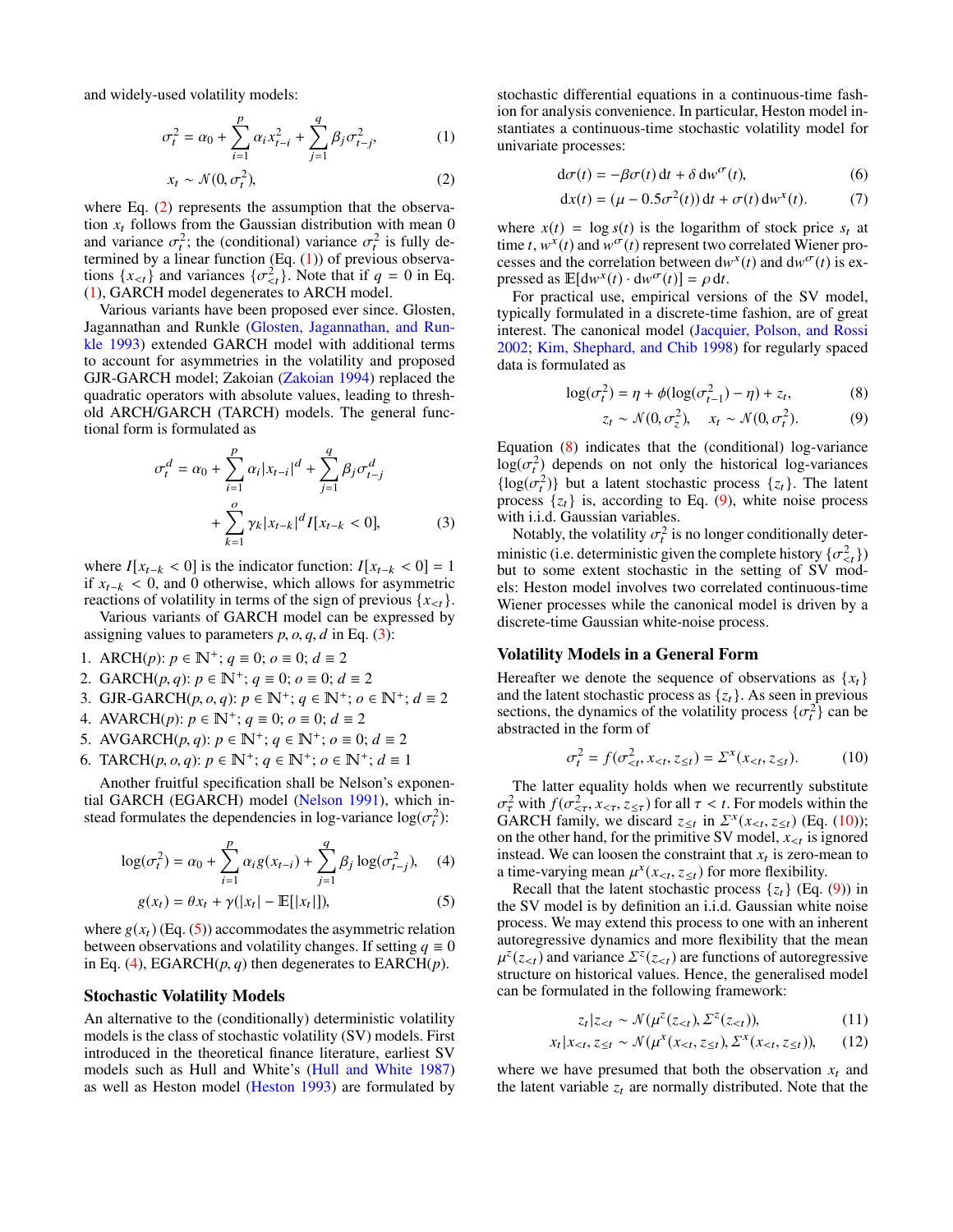autoregressive process degenerates to i.i.d. white noise process when  $\mu^z(\bar{z}_{\lt t}) \equiv 0$  and  $\sum^z (z_{\lt t}) \equiv \sigma_z^2$ . It should be<br>emphasised that the purpose of reinforcing an autoregresemphasised that the purpose of reinforcing an autoregressive structure  $(11)$  of the latent variable  $z_t$  is that we believe such formulation fits better to real scenarios from financial aspect compared with the i.i.d. convention: the price fluctuation of a certain stock is the consequence of not only its own history but also the influence from the environment, e.g. its competitors, up/downstream industries, relevant companies in the market, etc. Such external influence is ever-changing and may preserve memory and hence hard to characterise if restricted to i.i.d. noise. The latent variable  $z_t$  with an autoregressive structure provides a possibility of decoupling the internal influential factors from the external ones, which we believe is the essence of introducing  $z_t$ .

### Neural Stochastic Volatility Models

In this section, we establish the *neural stochastic volatility model* (NSVM) for volatility estimation and prediction.

#### Generating Observable Sequence

Recall that the observable variable  $x_t$  (Eq. [\(12\)](#page-2-9)) and the latent variable  $z_t$  (Eq. [\(11\)](#page-2-8)) are described by autoregressive models (as  $x_t$  also involves an exogenous input  $z_{\leq t}$ ). Let  $p_{\Phi}(x_t | x_{\leq t}, z_{\leq t})$  and  $p_{\Phi}(z_t | z_{\leq t})$  denote the probability distributions of *x*, and *z*, at time *t*. The factorisation on the joint butions of  $x_t$  and  $z_t$  at time  $t$ . The factorisation on the joint distributions of sequences  $\{x_t\}$  and  $\{z_t\}$  applies as follow:

$$
p_{\Phi}(Z) = \prod_{t} p_{\Phi}(z_t | z_{  
= 
$$
\prod_{t} \mathcal{N}(z_t; \mu_{\Phi}^{z}(z_{ (13)  

$$
p_{\Phi}(X|Z) = \prod_{t} p_{\Phi}(x_t | x_{
$$
$$
$$

$$
\begin{aligned} \n\phi(X|Z) &= \prod_t p_{\Phi}(x_t|x_{
$$

where  $X = \{x_{1:T}\}\$  and  $Z = \{z_{1:T}\}\$  represents the sequences of observable and latent variables, respectively, whereas Φ stands for the collection of parameters of generative model. The unconditional generative model is defined as the joint distribution w.r.t. the latent variable *Z* and observable *X*:

$$
p_{\Phi}(X,Z) = \prod_{t} p_{\Phi}(x_t | x_{ (15)
$$

It can be observed that the mean and variance are conditionally deterministic: given the historical information  $\{z_{\leq t}\}\$ , the current mean  $\mu_{\xi}^z = \mu_{\Phi}^z(z_{\leq t})$  and variance  $\Sigma^z = \Sigma^z(z_{\leq t})$  of  $z_t$  is obtained and hence the distribu-—<br>fi  $\tau_t^z = \sum_{k=0}^{z} (z_{\le t})$  of  $z_t$  is obtained and hence the distribu-<br>on  $\mathcal{N}(z, u^z, \Sigma^z)$  of  $z_t$  is specified: after sampling z, from tion  $\mathcal{N}(z_t; \mu_t^z, \Sigma_t^z)$  of  $z_t$  is specified; after sampling  $z_t$  from<br>the specified distribution we incorporate  $\{x_{t+1}\}$  and calthe specified distribution, we incorporate  $\{x_{\leq t}\}\$  and calculate the current mean  $\mu_t^x = \mu_{\Phi}^x(x_{ and variance  $\sum_{i=1}^x (x_{ of  $x_t$  and determine its distribution$$  $\overline{N}$  $\Sigma_t^x = \Sigma_{\Phi}^x(x_{ of  $x_t$  and determine its distribution  $\mathcal{N}(x_t; \mu_t^x, \Sigma_t^x)$  of  $x_t$ . It is natural and convenient to present such a procedure in a recurrent fashion because of its autore$ such a procedure in a recurrent fashion because of its autoregressive nature. Since RNNs can essentially approximate arbitrary function of recurrent form, the means and variances, which may be driven by complex non-linear dynamics, can be efficiently computed using RNNs.

The unconditional generative model consists of two pairs of RNN and multi-layer perceptron (MLP), namely  $RNN_G^z/MLP_G^z$  for the latent variable and  $RNN_G^x/MLP_G^x$  for the observable. We stack those two RNN/MLP pairs together according to the causal dependency between variables. The unconditional generative model is implemented as the *generative network* abstracted as follows:

$$
\{\mu_i^z, \Sigma_i^z\} = \text{MLP}_{G}^z(h_i^z; \Phi),\tag{16}
$$

<span id="page-3-3"></span>
$$
h_t^z = \text{RNN}_G^z(h_{t-1}^z, z_{t-1}; \Phi),\tag{17}
$$

$$
z_t \sim \mathcal{N}(\mu_t^z, \Sigma_t^z),\tag{18}
$$
\n
$$
\Sigma_t^x = M \, \mathbf{D}_t^x \, (\mu_t^x, \mathbf{f})\tag{19}
$$

$$
\{\mu_t^x, \Sigma_t^x\} = \text{MLP}_G^x(h_t^x; \Phi),\tag{19}
$$
\n
$$
\mu_t^x = \text{DMM}_G^x(h_t^x, \Phi_t^x, \Phi_t^x, \Phi_t^x, \Phi_t^x, \Phi_t^x, \Phi_t^x, \Phi_t^x, \Phi_t^x, \Phi_t^x, \Phi_t^x, \Phi_t^x, \Phi_t^x, \Phi_t^x, \Phi_t^x, \Phi_t^x, \Phi_t^x, \Phi_t^x, \Phi_t^x, \Phi_t^x, \Phi_t^x, \Phi_t^x, \Phi_t^x, \Phi_t^x, \Phi_t^x, \Phi_t^x, \Phi_t^x, \Phi_t^x, \Phi_t^x, \Phi_t^x, \Phi_t^x, \Phi_t^x, \Phi_t^x, \Phi_t^x, \Phi_t^x, \Phi_t^x, \Phi_t^x, \Phi_t^x, \Phi_t^x, \Phi_t^x, \Phi_t^x, \Phi_t^x, \Phi_t^x, \Phi_t^x, \Phi_t^x, \Phi_t^x, \Phi_t^x, \Phi_t^x, \Phi_t^x, \Phi_t^x, \Phi_t^x, \Phi_t^x, \Phi_t^x, \Phi_t^x, \Phi_t^x, \Phi_t^x, \Phi_t^x, \Phi_t^x, \Phi_t^x, \Phi_t^x, \Phi_t^x, \Phi_t^x, \Phi_t^x, \Phi_t^x, \Phi_t^x, \Phi_t^x, \Phi_t^x, \Phi_t^x, \Phi_t^x, \Phi_t^x, \Phi_t^x, \Phi_t^x, \Phi_t^x, \Phi_t^x, \Phi_t^x, \Phi_t^x, \Phi_t^x, \Phi_t^x, \Phi_t^x, \Phi_t^x, \Phi_t^x, \Phi_t^x, \Phi_t^x, \Phi_t^x, \Phi_t^x, \Phi_t^x, \Phi_t^x, \Phi_t^x, \Phi_t^x, \Phi_t^x, \Phi_t^x, \Phi_t^x, \Phi_t^x, \Phi_t^x, \Phi_t^x, \Phi_t^x, \Phi_t^x, \Phi_t^x, \Phi_t^x, \Phi_t^x, \Phi_t^x, \Phi_t^x, \Phi_t^x, \Phi_t^x, \Phi_t^x, \Phi_t^x, \Phi_t^x, \Phi_t^x, \Phi_t^x, \Phi_t^x, \Phi_t^x, \Phi_t^x, \Phi_t^x, \Phi_t^x, \Phi_t^x, \Phi_t^x, \Phi_t^
$$

$$
h_t^x = \text{RNN}_{G}^x(h_{t-1}^x, x_{t-1}, z_t; \Phi), \tag{20}
$$

<span id="page-3-5"></span><span id="page-3-4"></span>
$$
x_t \sim \mathcal{N}(\mu_t^x, \Sigma_t^x), \tag{21}
$$

where  $h_t^z$  and  $h_t^x$  denote the hidden states of the corresponding RNNs. The MLPs map the hidden states of RNNs into the means and deviations of variables of interest. The collection of parameters  $\Phi$  is comprised of the weights of RNNs and MLPs. NSVM relaxes the conventional constraint that the latent variable  $z_t$  is  $\mathcal{N}(0, 1)$  in a way that  $z_t$  is no longer<br>i i d noise but a time-varying signal from external process i.i.d noise but a time-varying signal from external process with self-evolving nature. As discussed above, this relaxation will benefit the effectiveness in real scenarios.

<span id="page-3-2"></span>One should notice that when the latent variable  $z_t$  is obtained, e.g. by inference (see details in the next subsection), the conditional distribution  $p_{\Phi}(X|Z)$  (Eq. [\(14\)](#page-3-0)) will be involved in generating the observable  $x_t$  instead of the joint distribution  $p_{\Phi}(X, Z)$  (Eq. [\(15\)](#page-3-1)). This is essentially the scenario of predicting future values of the observable variable given its history. We will use the term "generative model" and will not discriminate the unconditional generative model or the conditional one as it can be inferred in context.

### <span id="page-3-0"></span>Inferencing the Latent Process

<span id="page-3-1"></span>As the generative model involves the latent variable  $z_t$ , of which the true values are inaccessible even we have observed  $x_t$ , the marginal distribution  $p_{\Phi}(X)$  becomes the key that bridges the model and the data. However, the calculation of  $p_{\Phi}(X)$  itself or its complement, the posterior distribution  $p_{\Phi}(Z|X)$ , is often intractable as complex integrals are involved. We are unable to learn the parameters by differentiating the marginal log-likelihood log  $p_{\Phi}(X)$  or to infer the latent variables through the true posterior. Therefore, we consider instead a restricted family of tractable distributions  $q_{\Psi}(Z|X)$ , referred to as the approximate posterior family, as approximations to the true posterior  $p_{\Phi}(Z|X)$  such that the family is sufficiently rich and of high capacity to provide good approximations.

It is straightforward to verify that given a sequence of observations  $X = \{x_{1:T}\}\$ , for any  $1 \le t \le T$ ,  $z_t$  is dependent on the entire observation sequences. Hence, we define the inference model with the spirit of mean-field approximation where the approximate posterior is Gaussian and the follow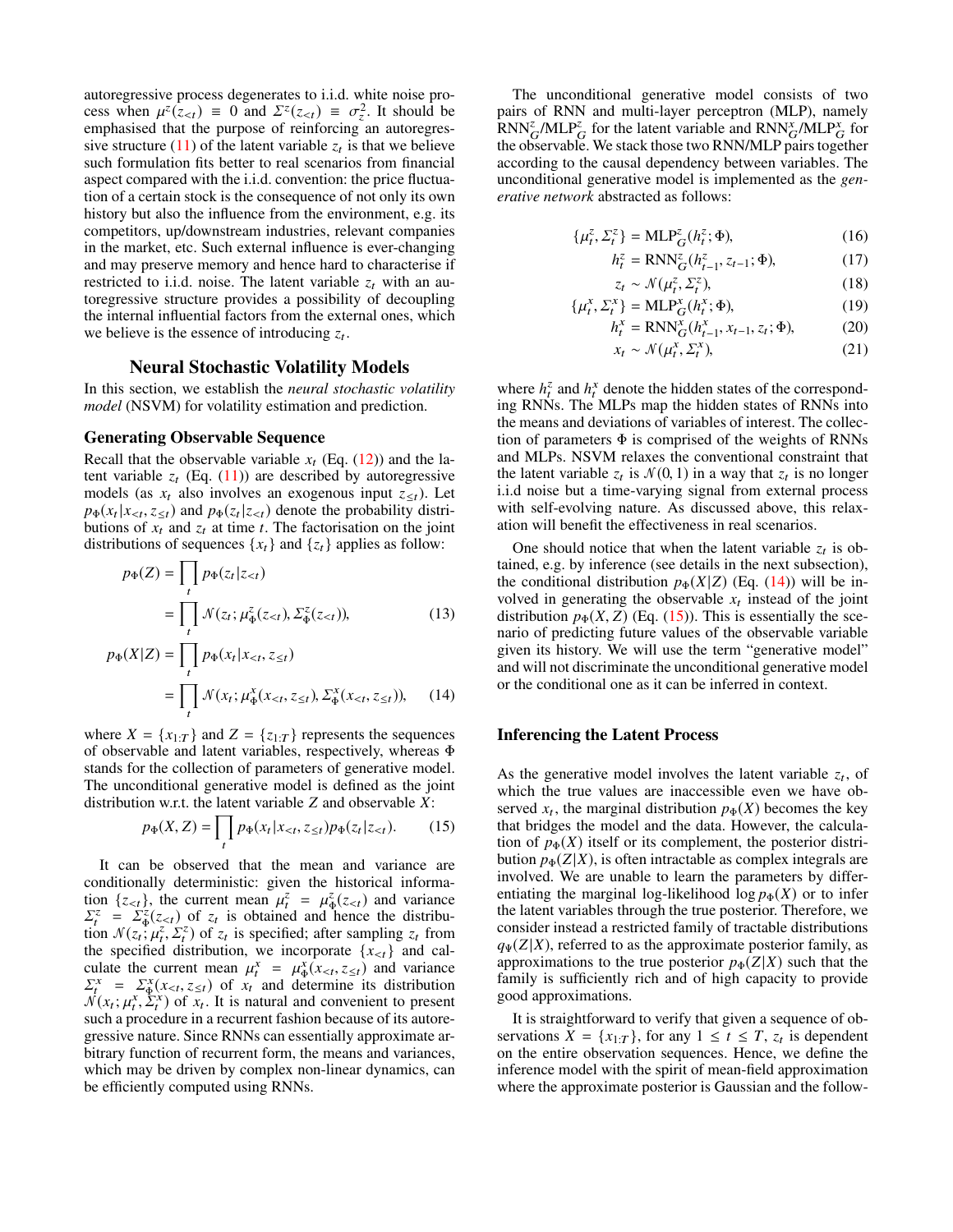ing factorisation applies:

$$
q_{\Psi}(Z|X) = \prod_{t=1}^{T} q_{\Psi}(z_t|z_{  
= 
$$
\prod_{t} \mathcal{N}(z_t; \tilde{\mu}_{\Psi}^z(z_{, (22)
$$
$$

where  $\tilde{\mu}_{\Psi}^{\tau}(z_{t-1}, x_{1:T})$  and  $\tilde{\Sigma}_{\Psi}^{\tau}(z_{t-1}, x_{1:T})$  are functions of the given observation sequence  $\{x_1, x_1\}$  representing the approxgiven observation sequence  $\{x_{1:T}\}\$ , representing the approximated mean and variance of the latent variable  $z_t$ ;  $\Psi$  denotes the collection of parameters of inference model.

The neural network implementation of the model, referred to as the *inference network*, is designed to equip a cascaded architecture with an autoregressive RNN and a bidirectional RNN, where the bidirectional RNN incorporates both the forward and backward dependencies on the entire observations whereas the autoregressive RNN models the temporal dependencies on the latent variables:

$$
\{\tilde{\mu}_t^z, \tilde{\Sigma}_t^z\} = \text{MLP}_t^z(\tilde{h}_t^z; \Psi),\tag{23}
$$

$$
\tilde{h}_t^z = \text{RNN}_I^z(\tilde{h}_{t-1}^z, z_{t-1}, [\tilde{h}_t^{\rightarrow}, \tilde{h}_t^{\leftarrow}]; \Psi), \qquad (24)
$$

$$
\tilde{h}_t^{\rightarrow} = \text{RNN}_I^{\rightarrow} (\tilde{h}_{t-1}^{\rightarrow}, x_t; \Psi), \tag{25}
$$

$$
\tilde{h}_t^{\leftarrow} = \text{RNN}_I^{\leftarrow}(\tilde{h}_{t+1}^{\leftarrow}, x_t; \Psi),\tag{26}
$$

$$
z_t \sim \mathcal{N}(\tilde{\mu}_t^z, \tilde{\Sigma}_t^z; \Psi), \tag{27}
$$

where  $\tilde{h}_t^{\rightharpoonup}$  and  $\tilde{h}_t^{\rightharpoonup}$  represent the hidden states of the forward and backward directions of the bidirectional RNN. The autoregressive RNN with hidden state  $\tilde{h}_t^z$  takes the joint state  $[\tilde{h}_t^{\rightarrow}, \tilde{h}_t^{\leftarrow}]$  of the bidirectional RNN and the previous value<br>of  $z_{\rightarrow}$  as input. The inference mean  $\tilde{h}^z$  and variance  $\tilde{\Sigma}^z$  is of  $z_{t-1}$  as input. The inference mean  $\tilde{\mu}_t^z$  and variance  $\tilde{\Sigma}_t^z$  is<br>computed by an MI P from the hidden state  $\tilde{h}_t^z$  of the autore computed by an MLP from the hidden state  $\tilde{h}_t^z$  of the autoregressive RNN. We use the subscript *I* instead of *G* to distinguish the architecture used in inference model in contrast to that of the generative model. It should be emphasised that the inference network will collaborates with the generative network on conditional generating procedure.

<span id="page-4-2"></span>Algorithm 1 Recursive Forecasting

1: loop 2:  $\{z_{1:t}^{(1:S)}\}$  $\{\sum_{i,t}^{(1:5)}\}$  ← draw *S* paths from  $q(z_{1:t}|x_{1:t})$ 3:  $\{z_{1:t+1}^{(1:S)}\}$  $\langle 1: S \rangle$ <sub>1:t+1</sub>} ← extend {*z*<sup>{1:*S*}</sup>  $\{1:5\}$ } for 1 step via  $p(z_{t+1}|z_{1:t})$ 4:  $\hat{p}(x_{t+1}|x_{1:t}) \leftarrow 1/S \times \sum_{s} p(x_{t+1}|z_{1:t}^{(s)})$  $\binom{s}{1:t+1}$ ,  $x_{1:t}$ 5:  $\hat{\sigma}_{t+1}^2 \leftarrow \text{var}\{\hat{x}_{t+1}^{1:S}\}, \{\hat{x}_{t+1}^{1:S}\}\sim \hat{p}(x_{\tau+1}|x_{1:\tau})$ <br>6: {*x*<sub>1:t+1</sub>} ← extend {*x*<sub>1:t</sub>} with new observation *x*<sub>t+1</sub> 7:  $t \leftarrow t + 1$ , (optionally) retrain the model

### Forecasting Observations in Future

For a volatility model to be practically applicable in forecasting, the generating procedure conditioning on the history is of essential interest. We start with 1-step-ahead prediction, which serves as building block of multi-step forecasting.

Given the historical observations  $\{x_{1:T}\}\$  up to time step *T*, 1-step-ahead prediction of either  $\sum_{T+1}^{x}$  or  $x_{T+1}$  is fully

depicted by the conditional predictive distribution:

<span id="page-4-0"></span>
$$
p(x_{T+1}|x_{1:T}) = \int_{z} p(x_{T+1}|z_{1:T+1}, x_{1:T})
$$

$$
\cdot p(z_{T+1}|z_{1:T})p(z_{1:T}|x_{1:T}) dz, \qquad (28)
$$

<span id="page-4-1"></span>where the distributions on the right-hand side refer to those in the generative model with the generative parameters Φ omitted. As the true posterior  $p(z_{1:T} | x_{1:T})$  involved in Eq. [\(28\)](#page-4-0) is intractable, the exact evaluation of conditional predictive distribution  $p(x_{T+1}|x_{1:T})$  is difficult.

A straightforward solution is that we substitute the true posterior  $p(z_{1:T} | x_{1:T})$  with the approximation  $q(z_{1:T} | x_{1:T})$ (see Eq. [\(22\)](#page-4-1)) and leverage  $q(z_{1:T} | x_{1:T})$  to inference *S* sample paths  $\{z_{1:T}^{\langle 1:S \rangle}$  $\binom{1: S}{1:T}$  of the latent variables according to the historical observations  $\{x_{1:T}\}\$ . The approximate posterior from a well-trained model is presumed to be a good approximation to the truth; hence the sample paths shall be mimics of the true but unobservable path. We then extend the sample paths one step further from  $T$  to  $T + 1$  using the autoregressive generative distribution  $p(z_{T+1}|z_{1:T})$  (see Eq. [\(13\)](#page-3-2)). The conditional predictive distribution is thus approximated as

$$
\hat{p}(x_{T+1}|x_{1:T}) \approx \frac{1}{S} \sum_{s} p(x_{T+1}|z_{1:T+1}^{s}) x_{1:T}, \qquad (29)
$$

<span id="page-4-4"></span><span id="page-4-3"></span>which is essentially a mixture of *S* Gaussians. In the case of multi-step forecasting, a common solution in practice is to perform a recursive 1-step-ahead forecasting routine with model updated as new observation comes in; the very same procedure can be applied except that more sample paths should be evaluated due to the accumulation of uncertainty. Algorithm [1](#page-4-2) gives the detailed rolling scheme.

### Experiment

In this section, we present the experiment on real-world stock price time series to validate the effectiveness and to evaluate the performance of the prosed model.

#### Dataset and Pre-processing

The raw dataset comprises 162 univariate time series of the daily closing stock price, chosen from China's A-shares and collected from 3 institutions. The choice is made by selecting those with earlier listing date of trading (from 2006 or earlier) and fewer suspension days (at most 50 suspension days within the entire period of observation), such that the undesired noises introduced by insufficient observation or missing values – highly influential on the performance but essentially irrelevant to the purpose of volatility modelling – can be reduced to the minimum. The raw price series is cleaned by aligning and removing abnormalities: we manually aligned the mismatched part and interpolated the missing value by stochastic regression imputation [\(Little and Ru](#page-7-30)[bin 2014\)](#page-7-30) where the imputed value is drawn from a Gaussian distribution with mean and variance calculated by regression on the empirical value within a short interval of 20 recent days. The series is then transformed from actual prices  $s_t$  into log-returns  $x_t = \log(s_t / s_{t-1})$  and normalised. Moreover, we combinatorically choose a predefined number *d* out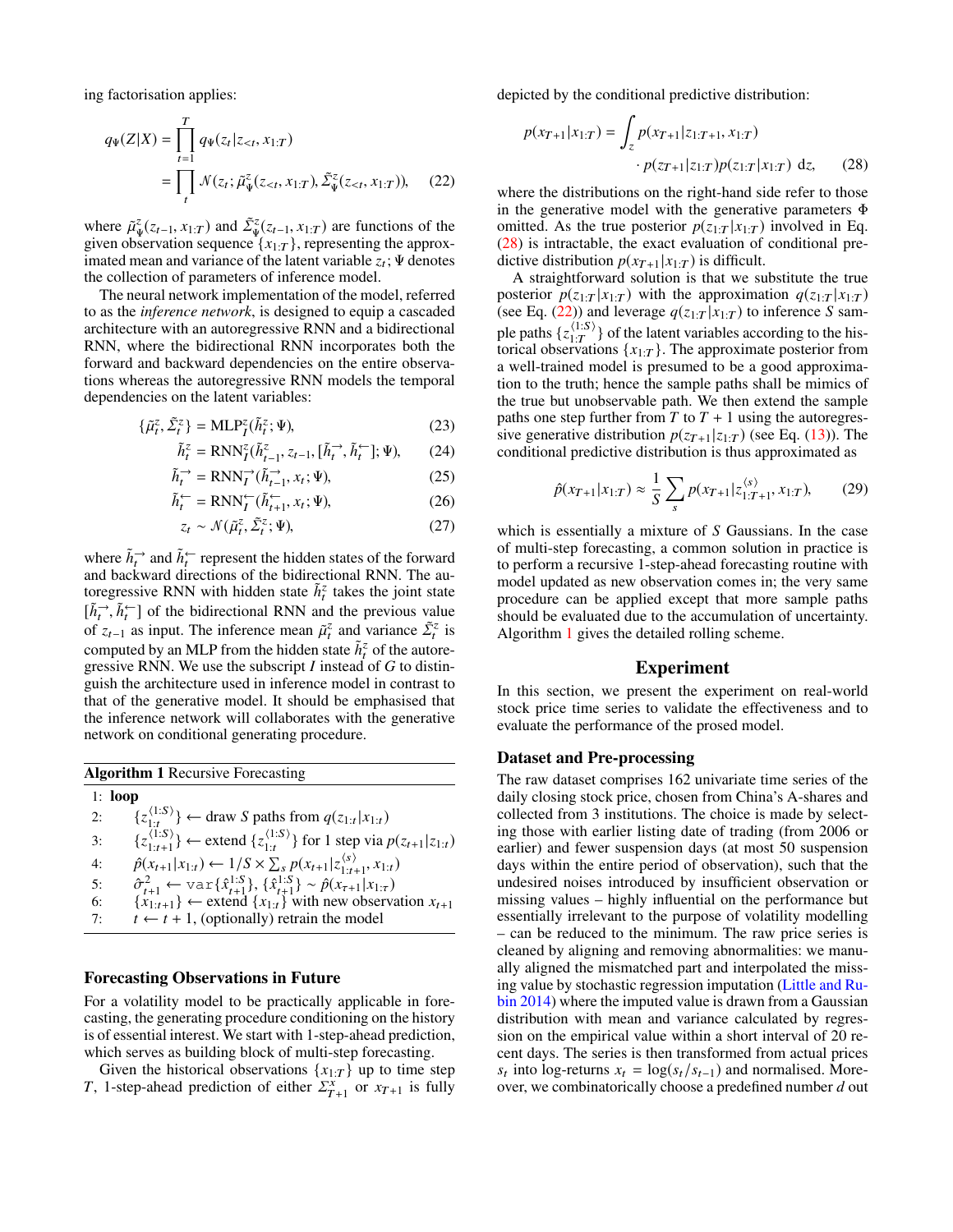of 162 univariate log-return series and aggregate the selected series at each time step to form a *d*-dimensional multivariate time series, the choice of *d* is in accordance with the rank of correlation, e.g.  $d = 6$  in our experiments. Theoretically, it leads to a much larger volume of data as  $\binom{162}{6}$  > 2 × 10<sup>10</sup>.<br>Specifically the actual dataset for training and evaluation Specifically, the actual dataset for training and evaluation comprises a collection of 2000 series of *d*-dimensional normalised log-return vectors of length 2570 ( $\sim$  7 years) with no missing values. We divide the whole dataset into two subsets for training and testing along the time axis: the first 2000 time steps of each series have been used as training samples whereas the rest 570 steps of each series as the test samples.

#### Baselines

We select several deterministic volatility models from the GARCH family as baselines:

- 1. Quadratic models
	- ARCH $(1)$ ; GARCH $(1,1)$ ; GJR-GARCH $(1,1,1)$ ;
- 2. Absolute value models
	- AVARCH $(1)$ ; AVGARCH $(1,1)$ ; TARCH $(1,1,1)$ ;
- 3. Exponential models.
	- EARCH $(1)$ ; EGARCH $(1,1)$ ;

Moreover, two stochastic volatility models are compared:

- 1. MCMC volatility model: *stochvol*;
- 2. Gaussian process volatility model *GP-Vol*.

For the listed models, we retrieve the authors' implementations or tools: *stochvol*[1](#page-5-0) , *GP-Vol*[2](#page-5-1) (the hyperparameters are chosen as suggested in (Wu, Hernández-Lobato, and [Ghahramani 2014\)](#page-7-14)) and implement the models, such as GARCH, EGARCH, GJR-GARCH, etc., based on several widely-used packages<sup>[3](#page-5-2)[4](#page-5-3)[5](#page-5-4)</sup> for time series analysis. All baselines are evaluated in terms of the negative log-likelihood on the test samples, where 1-step-ahead forecasting is carried out in a recursive fashion similar to Algorithm [1.](#page-4-2)

#### Model Implementation

In our experiments, we predefine the dimensions of observable variables to be dim  $x_t = 6$  and the latent variables  $\dim z_t = 4$ . Note that the dimension of the latent variable is smaller than that of the observable, which allows us to extract a compact representation. The NSVM implementation in our experiments is composed of two neural networks, namely the generative network (see Eq.  $(16)-(21)$  $(16)-(21)$  $(16)-(21)$ ) and inference network (see Eq. [\(23\)](#page-4-3)-[\(27\)](#page-4-4)). Each RNN module contains one hidden layer of size 10 with GRU cells; MLP modules are 2-layered fully-connected feedforward networks, where the hidden layer is also of size 10 whereas the output layer splits into two equal-sized sublayers with different activation functions: one applies exponential function to ensure the non-negativity for variance while the

other uses linear function to calculate mean estimates. Thus MLP<sup>z</sup>'s output layer is of size 4 + 4 for  $\{\tilde{\mu}^z, \tilde{\Sigma}^z\}$  whereas<br>the size of MLP<sup>x</sup>'s output layer is 6 + 6 for  $\{\mu^x, \Sigma^x\}$  Durthe size of MLP<sup>x</sup>, s output layer is  $6 + 6$  for  $\{\mu^x, \Sigma^x\}$ . During the training phase, the inference network is connected ing the training phase, the inference network is connected with the conditional generative network (see, Eq.  $(16)$ - $(18)$ ) to establish a bottleneck structure, the latent variable  $z_t$  inferred by variational inference [\(Kingma and Welling 2013;](#page-7-25) [Rezende, Mohamed, and Wierstra 2014\)](#page-7-26) follows a Gaussian approximate posterior; the size of sample paths is set to  $S = 100$ . The parameters of both networks are jointly learned, including those for the prior. We introduce Dropout [\(Srivastava et al. 2014\)](#page-7-31) into each RNN modules and impose *L*2-norm on the weights of MLP modules as regularistion to prevent overshooting; Adam optimiser [\(Kingma and Ba](#page-7-32) [2014\)](#page-7-32) is exploited for fast convergence; exponential learning rate decay is adopted to anneal the variations of convergence as time goes. Two covariance configurations are adopted: 1. we stick with diagonal covariance matrices configurations; 2. we start with diagonal covariance and then apply rank-1 perturbation [\(Rezende, Mohamed, and Wierstra](#page-7-26) [2014\)](#page-7-26) during fine-tuning until training is finished. The recursive 1-step-ahead forecasting routine illustrated as Algorithm [1](#page-4-2) is applied in the experiment for both training and test phase: during the training phase, a single NSVM is trained, at each time step, on the entire training samples to learn a holistic dynamics, where the latent shall reflect the evolution of environment; in the test phase, on the other hand, the model is optionally retrained, at every 20 time steps, on each particular input series of the test samples to keep track on the specific trend of that series. In other words, the trained NSVM predicts 20 consecutive steps before it is retrained using all historical time steps of the input series at present. Correspondingly, all baselines are trained and tested at every time step of each univariate series using standard calibration procedures. The negative log-likelihood on test samples has been collected for performance assessment. We train the model on a single-GPU (Titan X Pascal) server for roughly two hours before it converges to a certain degree of accuracy on the training samples. Empirically, the training phase can be processed on CPU in reasonable time, as the complexity of the model as well as the size of parameters is moderate. Result and Discussion

The performance of NSVM and baselines is listed for comparison in Table [1:](#page-6-0) the performance on the first 10 individual stocks (chosen in alphacetical order but anonymised here) and the average score on all 162 stocks are reported in terms of negative log-likelihood (NLL) measure. The result shows that NSVM has achieved higher accuracy over the baselines on the task of volatility modelling and forecasting on NLL, which validates the high flexibility and rich expressive power of NSVM for volatility modelling and forecasting. In particular, NSVM with rank-1 perturbation (referred to as NSVM-corr in Table [1\)](#page-6-0) beats all other models in terms of NLL, while NSVM with diagonal covariance matrix (i.e. NSVM-diag) outperforms GARCH(1,1) on 142 out of 162 stocks. Although the improvement comes at the cost of longer training time before convergence, it can be mitigated by applying parallel computing techniques as well as more advanced network architecture or training methods.

<span id="page-5-0"></span><sup>1</sup> <https://cran.r-project.org/web/packages/stochvol>

<span id="page-5-1"></span> $^{2}$ <http://jmhl.org>

<span id="page-5-2"></span><sup>3</sup> <https://pypi.python.org/pypi/arch/4.0>

<span id="page-5-3"></span><sup>4</sup> [https://www.kevinsheppard.com/MFE\\_Toolbox](https://www.kevinsheppard.com/MFE_Toolbox)

<span id="page-5-4"></span><sup>5</sup> <https://cran.r-project.org/web/packages/fGarch>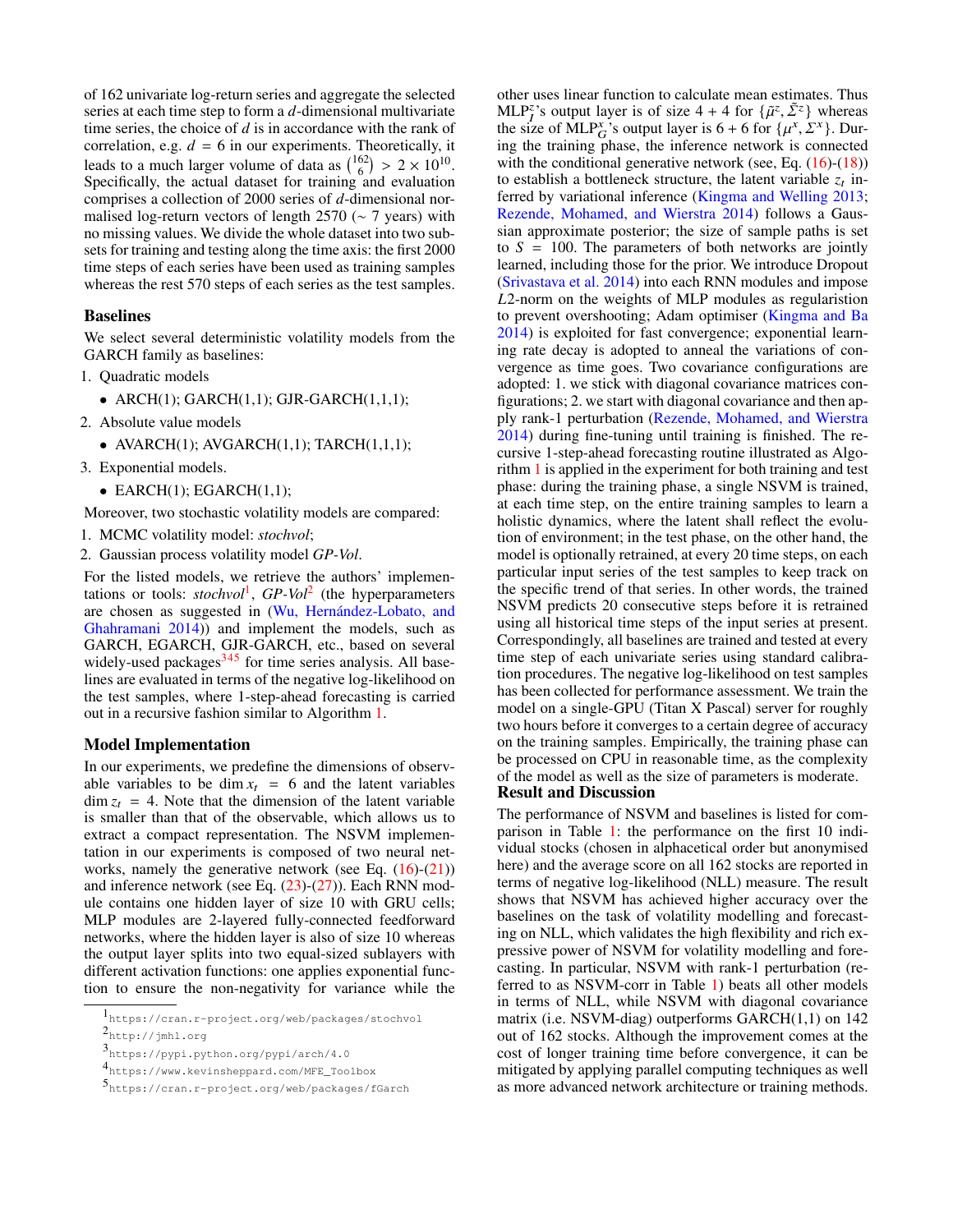<span id="page-6-0"></span>Table 1: The performance of the proposed model and the baselines in terms of negative log-likelihood (NLL) evaluated on the test samples of real-world stock price time series: each row from 1 to 10 lists the average NLL for a specific individual stock; the last row summarises the average NLL of the entire test samples of all 162 stocks.

|     |         | Stock NSVM-corr NSVM-diag ARCH GARCH |                 |                 |                 |         |                 |                 |                          | GJR AVARCH AVGCH TARCH EARCH EGARCH stochvol GP-Vol |                 |         |
|-----|---------|--------------------------------------|-----------------|-----------------|-----------------|---------|-----------------|-----------------|--------------------------|-----------------------------------------------------|-----------------|---------|
|     | 1.11341 |                                      | 1.42816 1.36733 | 1.60087         | .60262          | 1.34792 |                 | 1.57115 1.58156 | 1.33528                  | 1.53651                                             | 1.39638 1.56260 |         |
|     | 1.04058 |                                      | 1.28639 1.35682 |                 | 1.63586 1.59978 | 1.32049 |                 | 1.46016 1.45951 | 1.35758                  | 1.52856                                             | 1.37080 1.47025 |         |
| 3   | 1.03159 |                                      | 1.32285 1.37576 | 1.44640 1.45826 |                 | 1.34921 | 1.44437 1.45838 |                 | 1.33821                  | 1.41331                                             | 1.25928 1.48203 |         |
| 4   | 1.06467 |                                      | 1.32964 1.38872 | 1.45215 1.43133 |                 | 1.37418 |                 | 1.44565 1.44371 | 1.35542                  | 1.40754                                             | 1.36199 1.32451 |         |
|     | 0.96804 |                                      | 1.22451 1.39470 |                 | 1.31141 1.30394 | 1.37545 | 1.28204 1.27847 |                 | 1.37697                  | 1.28191                                             | 1.16348 1.41417 |         |
| 6   | 0.96835 |                                      | 1.23537 1.44126 |                 | 1.55520 1.57794 | 1.39190 |                 | 1.47442 1.47438 | 1.36163                  | 1.48209                                             | 1.15107 1.24458 |         |
|     | 1.13580 |                                      | 1.43244 1.36829 |                 | 1.65549 1.71652 | 1.32314 |                 | 1.50407 1.50899 | 1.29369                  | 1.64631                                             | 1.42043 1.19983 |         |
| 8   | 1.03752 |                                      | 1.26901 1.39010 |                 | 1.47522 1.51466 | 1.35704 |                 | 1.44956 1.45029 | 1.34560                  | 1.42528                                             | 1.26289         | 1.47421 |
| 9   | 0.95157 |                                      | 1.15896 1.42636 | 1.32367         | 1.24404         | 1.42047 | 1.35427         | 1.34465         | 1.42143                  | 1.32895                                             | 1.12615 1.35478 |         |
| 10  | 0.99105 |                                      | 1.13143 1.36919 |                 | 1.55220 1.29989 | 1.24032 |                 |                 | 1.06932 1.04675 23.35983 | 1.20704                                             | 1.32947 1.18123 |         |
| AVG | 1.18354 | 1.23521                              | 1.27062         | 1 27051         | .28809          | 1.28827 | 1.27754         | 1.29010         | 1.33450                  | 1.36465                                             | 1.27098         | 1.34751 |

<span id="page-6-2"></span><span id="page-6-1"></span>

<span id="page-6-3"></span>Figure 1: Case studies of volatility forecasting.

Apart from the higher accuracy NSVM obtained, it provides us with a rather general framework to generalise univariate time series models of any specific functional form to the corresponding multivariate cases by extending network dimensions and manipulating the covariance matrices. A case study on real-world financial datasets is illustrated in Fig. [1.](#page-6-1)

NSVM shows higher sensibility on drastic changes and better stability on moderate fluctuations: the response of NSVM in Fig. [1a](#page-6-2) is more stable in  $t \in [1600, 2250]$ , the period of moderate price fluctuation; while for drastic price change at  $t = 2250$ , the model responds with a sharper

spike compared with the quadratic GARCH model. Furthermore, NSVM demonstrates the inherent non-linearity in both Fig. [1a](#page-6-2) and [1b:](#page-6-3) at each time step within *t* ∈ [1000, 2000], the model quickly adapts to the current fluctuation level whereas GARCH suffers from a relatively slower decay from the previous influences. The cyan vertical line at  $t = 2000$  splits the training samples and test samples. We show only one instance within our dataset due to the limitation of pages, the performance of other instances are similar.

### Conclusion

In this paper, we proposed a new volatility model, referred to as NSVM, for volatility estimation and prediction. We integrated statistical models with deep neural networks, leveraged the characteristics of each model, organised the dependences between random variables in the form of graphical models, implemented the mappings among variables and parameters through RNNs and MLPs, and finally established a powerful stochastic recurrent model with universal approximation capability. The proposed architecture comprises a pair of complementary stochastic neural networks: the generative network and inference network. The former models the joint distribution of the stochastic volatility process with both observable and latent variables of interest; the latter provides with the approximate posterior i.e. an analytical approximation to the (intractable) conditional distribution of the latent variables given the observable ones. The parameters (and consequently the underlying distributions) are learned (and inferred) via variational inference, which maximises the lower bound for the marginal log-likelihood of the observable variables. NSVM has presented higher accuracy on the task of volatility modelling and forecasting on real-world financial datasets, compared with various widely-used models, such as GARCH, EGARCH, GJR-GARCH, TARCH in the GARCH family, MCMC volatility model *stochvol* as well as Gaussian process volatility model *GP-Vol*. Future work on NSVM would be to investigate the modelling of time series with non-Gaussian residual distributions, in particular the heavy-tailed distributions e.g. Log-Normal  $\log N$  and Student's *t*-distribution.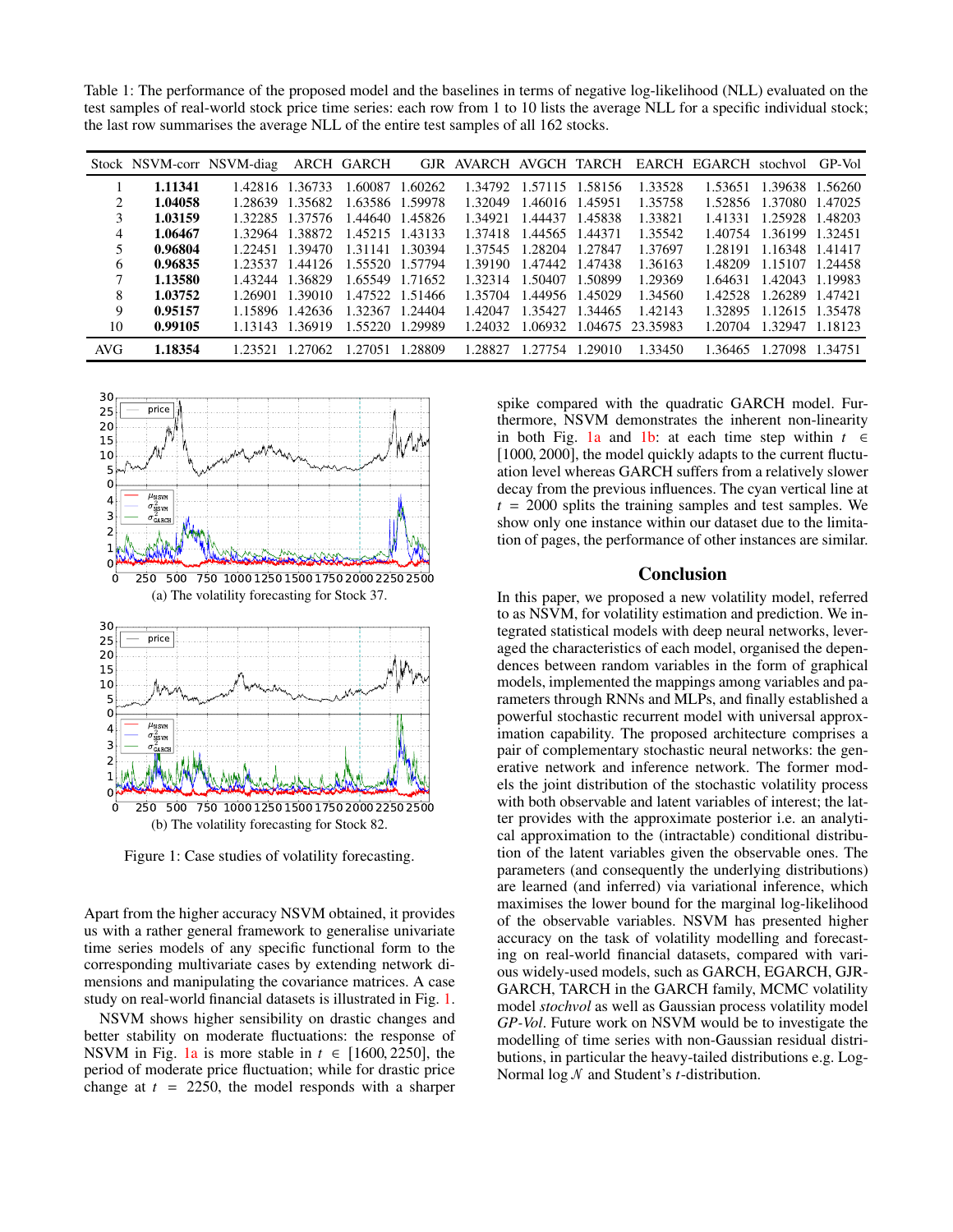### References

- <span id="page-7-12"></span>[Andersen and Bollerslev 1998] Andersen, T. G., and Bollerslev, T. 1998. Answering the skeptics: Yes, standard volatility models do provide accurate forecasts. *International economic review* 885– 905.
- <span id="page-7-19"></span>[Bahdanau, Cho, and Bengio 2014] Bahdanau, D.; Cho, K.; and Bengio, Y. 2014. Neural machine translation by jointly learning to align and translate. *CoRR* abs/1409.0473.
- <span id="page-7-10"></span>[Bollerslev, Engle, and Nelson 1994] Bollerslev, T.; Engle, R. F.; and Nelson, D. B. 1994. Arch models. *Handbook of econometrics* 4:2959–3038.
- <span id="page-7-3"></span>[Bollerslev 1986] Bollerslev, T. 1986. Generalized autoregressive conditional heteroskedasticity. *Journal of econometrics* 31(3):307– 327.
- <span id="page-7-22"></span>[Cho et al. 2014] Cho, K.; van Merrienboer, B.; Gülçehre, Ç.; Bahdanau, D.; Bougares, F.; Schwenk, H.; and Bengio, Y. 2014. Learning phrase representations using RNN encoder-decoder for statistical machine translation. In *Proceedings of the 2014 Conference on Empirical Methods in Natural Language Processing*, 1724–1734.
- <span id="page-7-18"></span>[Chorowski et al. 2015] Chorowski, J.; Bahdanau, D.; Serdyuk, D.; Cho, K.; and Bengio, Y. 2015. Attention-based models for speech recognition. In *Advances in Neural Information Processing Systems 28*, 577–585.
- <span id="page-7-8"></span>[Chung et al. 2015] Chung, J.; Kastner, K.; Dinh, L.; Goel, K.; Courville, A. C.; and Bengio, Y. 2015. A recurrent latent variable model for sequential data. In *Advances in Neural Information Processing Systems 28*, 2980–2988.
- <span id="page-7-11"></span>[Engle and Kroner 1995] Engle, R. F., and Kroner, K. F. 1995. Multivariate simultaneous generalized arch. *Econometric theory* 11(01):122–150.
- <span id="page-7-2"></span>[Engle 1982] Engle, R. F. 1982. Autoregressive conditional heteroscedasticity with estimates of the variance of united kingdom inflation. *Econometrica: Journal of the Econometric Society* 987– 1007.
- <span id="page-7-9"></span>[Fraccaro et al. 2016] Fraccaro, M.; Sønderby, S. K.; Paquet, U.; and Winther, O. 2016. Sequential neural models with stochastic layers. In *Advances in Neural Information Processing Systems 29*, 2199–2207.
- <span id="page-7-27"></span>[Glosten, Jagannathan, and Runkle 1993] Glosten, L. R.; Jagannathan, R.; and Runkle, D. E. 1993. On the relation between the expected value and the volatility of the nominal excess return on stocks. *The journal of finance* 48(5):1779–1801.
- <span id="page-7-5"></span>[Heston 1993] Heston, S. L. 1993. A closed-form solution for options with stochastic volatility with applications to bond and currency options. *Review of financial studies* 6(2):327–343.
- <span id="page-7-20"></span>[Hochreiter and Schmidhuber 1997] Hochreiter, S., and Schmidhuber, J. 1997. Long short-term memory. *Neural Computation* 9(8):1735–1780.
- <span id="page-7-4"></span>[Hull and White 1987] Hull, J., and White, A. 1987. The pricing of options on assets with stochastic volatilities. *The journal of finance* 42(2):281–300.
- <span id="page-7-0"></span>[Hull 2006] Hull, J. C. 2006. *Options, futures, and other derivatives*. Pearson Education India.
- <span id="page-7-6"></span>[Jacquier, Polson, and Rossi 2002] Jacquier, E.; Polson, N. G.; and Rossi, P. E. 2002. Bayesian analysis of stochastic volatility models. *Journal of Business & Economic Statistics* 20(1):69–87.
- <span id="page-7-13"></span>[Kastner and Frühwirth-Schnatter 2014] Kastner, G., and Frühwirth-Schnatter, S. 2014. Ancillarity-sufficiency interweaving strategy (ASIS) for boosting MCMC estimation of stochastic volatility models. *Computational Statistics & Data Analysis* 76:408–423.
- <span id="page-7-7"></span>[Kim, Shephard, and Chib 1998] Kim, S.; Shephard, N.; and Chib, S. 1998. Stochastic volatility: likelihood inference and comparison with arch models. *The review of economic studies* 65(3):361–393.
- <span id="page-7-32"></span>[Kingma and Ba 2014] Kingma, D. P., and Ba, J. 2014. Adam: A method for stochastic optimization. *CoRR* abs/1412.6980.
- <span id="page-7-25"></span>[Kingma and Welling 2013] Kingma, D. P., and Welling, M. 2013. Auto-encoding variational bayes. *CoRR* abs/1312.6114.
- <span id="page-7-17"></span>[Krizhevsky, Sutskever, and Hinton 2012] Krizhevsky, A.; Sutskever, I.; and Hinton, G. E. 2012. Imagenet classification with deep convolutional neural networks. In *Advances in Neural Information Processing Systems 25*, 1106–1114.
- <span id="page-7-15"></span>[LeCun, Bengio, and Hinton 2015] LeCun, Y.; Bengio, Y.; and Hinton, G. E. 2015. Deep learning. *Nature* 521(7553):436–444.
- <span id="page-7-30"></span>[Little and Rubin 2014] Little, R. J., and Rubin, D. B. 2014. *Statistical analysis with missing data*. John Wiley & Sons.
- <span id="page-7-29"></span>[Nelson 1991] Nelson, D. B. 1991. Conditional heteroskedasticity in asset returns: A new approach. *Econometrica: Journal of the Econometric Society* 347–370.
- <span id="page-7-1"></span>[Poon and Granger 2003] Poon, S.-H., and Granger, C. W. 2003. Forecasting volatility in financial markets: A review. *Journal of economic literature* 41(2):478–539.
- <span id="page-7-26"></span>[Rezende, Mohamed, and Wierstra 2014] Rezende, D. J.; Mohamed, S.; and Wierstra, D. 2014. Stochastic backpropagation and approximate inference in deep generative models. In *Proceedings of the 31th International Conference on Machine Learning*, 1278–1286.
- <span id="page-7-16"></span>[Schmidhuber 2015] Schmidhuber, J. 2015. Deep learning in neural networks: An overview. *Neural Networks* 61:85–117.
- <span id="page-7-21"></span>[Schuster and Paliwal 1997] Schuster, M., and Paliwal, K. K. 1997. Bidirectional recurrent neural networks. *IEEE Trans. Signal Processing* 45(11):2673–2681.
- <span id="page-7-31"></span>[Srivastava et al. 2014] Srivastava, N.; Hinton, G. E.; Krizhevsky, A.; Sutskever, I.; and Salakhutdinov, R. 2014. Dropout: a simple way to prevent neural networks from overfitting. *Journal of Machine Learning Research* 15(1):1929–1958.
- <span id="page-7-24"></span>[van den Oord, Kalchbrenner, and Kavukcuoglu 2016] van den Oord, A.; Kalchbrenner, N.; and Kavukcuoglu, K. 2016. Pixel recurrent neural networks. In *Proceedings of the 33nd International Conference on Machine Learning*, 1747–1756.
- <span id="page-7-14"></span>[Wu, Hernández-Lobato, and Ghahramani 2014] Wu, Y.; Hernández-Lobato, J. M.; and Ghahramani, Z. 2014. Gaussian process volatility model. In *Advances in Neural Information Processing Systems 27*, 1044–1052.
- <span id="page-7-23"></span>[Xu et al. 2015] Xu, K.; Ba, J.; Kiros, R.; Cho, K.; Courville, A. C.; Salakhutdinov, R.; Zemel, R. S.; and Bengio, Y. 2015. Show, attend and tell: Neural image caption generation with visual attention. In *Proceedings of the 32nd International Conference on Machine Learning*, 2048–2057.
- <span id="page-7-28"></span>[Zakoian 1994] Zakoian, J.-M. 1994. Threshold heteroskedastic models. *Journal of Economic Dynamics and control* 18(5):931– 955.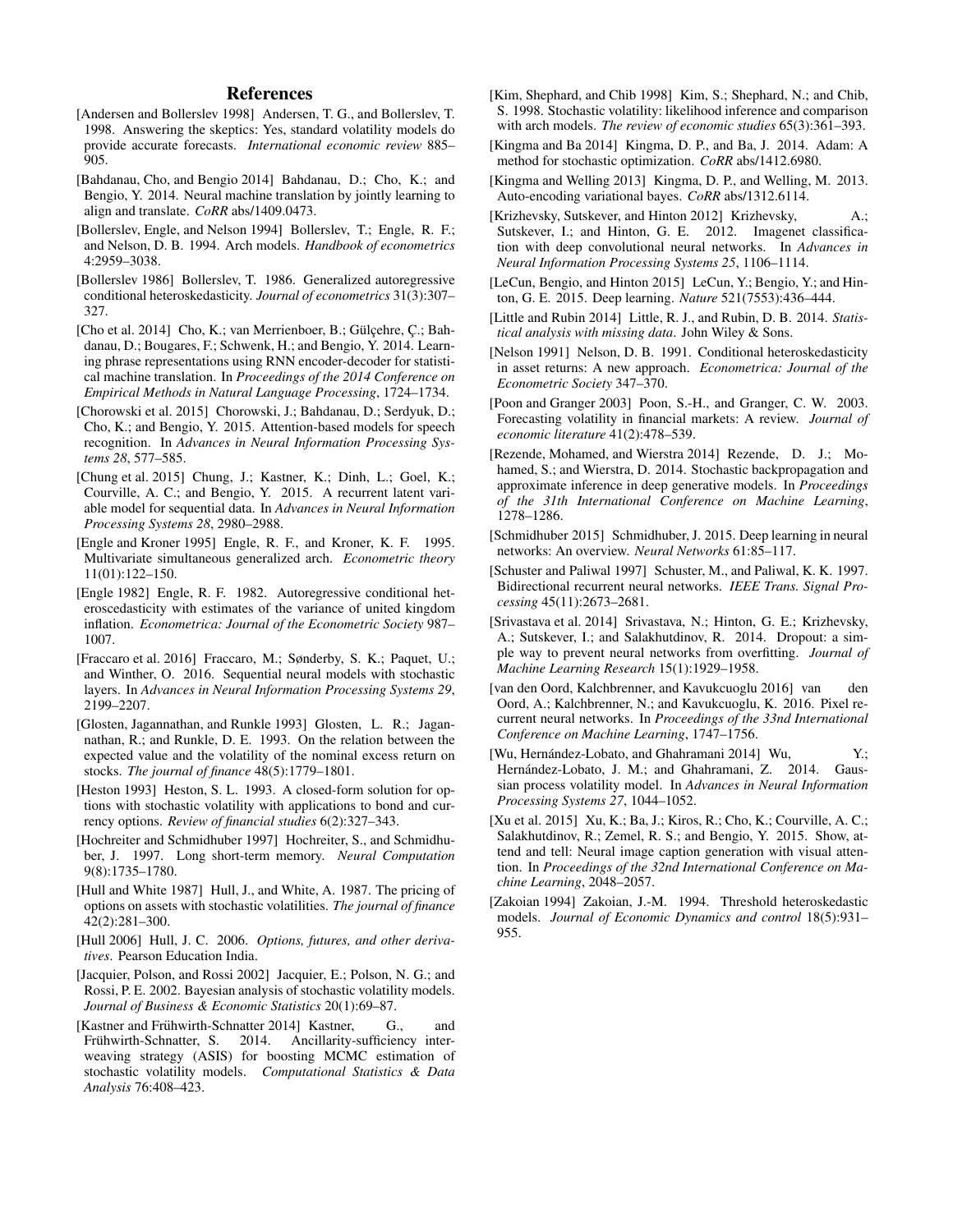# Learning Parameters / Calibration

Given the observations  $X = \{x_{1:T}\}\,$ , we target at maximising the marginal log-likelihood  $p_{\Phi}(X)$  w.r.t.  $\Phi$ , where the actual posterior  $p_{\Phi}(Z|X)$  is involved. Because of the intractability of  $p_{\Phi}(Z|X)$ , the exact inference is not applicable; we have to seek for approximate solutions instead.

We factorise the marginal log-likelihood log  $p_{\Phi}(X)$  as

$$
\log p_{\Phi}(X) = \mathbb{E}_{q_{\Psi}(Z|X)} \left[ \log \frac{p_{\Phi}(X, Z)}{p_{\Phi}(Z|X)} \right]
$$
  
\n
$$
= \mathbb{E}_{q_{\Psi}(Z|X)} \left[ \log \left( \frac{p_{\Phi}(X, Z)}{q_{\Psi}(Z|X)} \cdot \frac{q_{\Psi}(Z|X)}{p_{\Phi}(Z|X)} \right) \right]
$$
  
\n
$$
= \mathcal{L}[q; X, \Phi, \Psi] + KL[q_{\Psi}(Z|X)||p_{\Phi}(Z|X)]
$$
  
\n
$$
\geq \mathcal{L}[q; X, \Phi, \Psi],
$$

where 
$$
\mathcal{L}[q; X, \Phi, \Psi] = \mathbb{E}_{q_{\Psi}(Z|X)} \left[ \log \frac{p_{\Phi}(X, Z)}{q_{\Psi}(Z|X)} \right].
$$
 (30)

Note that we have introduced a tractable, Ψ-parameterised distribution  $q_{\Psi}(Z|X)$  from a flexible family of distributions to approximate the actual posterior  $p_{\Phi}(Z|X)$ . The evidence lower bound (ELBO)  $\mathcal{L}[q; X, \Phi, \Psi]$  in Eq. [\(30\)](#page-8-0) is essentially a functional w.r.t. *q*, conditioning on the observations *X* and parameterised by the parameter sets  $\Phi$ ,  $\Psi$  of both generative and inference models. Theoretically, ELBO ensures a lower bound on the marginal log-likelihood, and can be maximised via gradient-based optimisers.

It is usually the case that Eq.  $(30)$  lacks a closed-form expression. We have to estimate the ELBO using Monte Carlo integration on the latent variable  $z_t$ . Provided  $\overline{S}$  sample paths drawn by the inference model defined in Eq. [\(22\)](#page-4-1), the estimator of ELBO can be calculated as the path average:

$$
\widehat{\mathcal{L}}[q; \{z_{1:T}^{(1:S)}\}, X, \Phi, \Psi] = \frac{1}{S} \sum_{s,t} \left[ \log \frac{p_{\Phi}(x_t | x_{
$$

where  $\{z_{1:T}^{\langle 1:S \rangle}$  $\binom{1:5}{1:T}$  denotes the collection of *S* sample paths.

By assuming the latent variable  $z_t$  being Gaussian, we can readily apply the reparameterisation technique [\(Kingma and](#page-7-25) Welling  $2013$ ) to  $z_t$  to form an unbiased gradient estimator:

$$
\nabla_{\Phi,\Psi} \widehat{\mathcal{L}} \left[ \{ z_t^{\langle s \rangle} = \widetilde{\mu}_t^z + \widetilde{A}_t^z \epsilon_t^{\langle s \rangle} \}_{1:T}^{(1:S)} \right],\tag{31}
$$

<span id="page-8-1"></span>where  $\epsilon_t^{(s)} \sim \mathcal{N}(0, I_z)$  is the standard Gaussian variable.



Figure 2: Generalised stochastic volatility model.

The reparameterisation extracts the randomness out of the latent variable  $z_t^{(s)}$  via  $\epsilon_t^{(s)}$ , leaving  $\tilde{\mu}_t^z$  and  $\tilde{A}_t^z$ , i.e. the mean and standard deviation of  $z_t^{(s)}$ , being deterministic functions. It guarantees that the gradient-based optimisation techniques are applicable by isolating the model parameters  $(\tilde{\mu}_t^z$  and  $\tilde{A}_t^z$ ) from the sampling procedure (involving  $\epsilon_t^{(s)}$ ).

<span id="page-8-2"></span>

<span id="page-8-0"></span>(a) Autoregressive network for latent variable  $z_t$ .



<span id="page-8-3"></span>(b) Conditional generative network for observable variable  $x_t$ .

Figure 3: Two components of the generative network.

# Illustrations of stochastic volatility modelling, training and forecasting

Recall Eq.  $(11)$  and  $(12)$ , the generalised formulation for stochastic volatility modelling reads

$$
z_t|z_{< t} \sim \mathcal{N}(\mu^z(z_{< t}), \Sigma^z(z_{< t})),
$$

 $z_t | z_{<br>  $x_t | x_{<br> *x*oducing hidden state  $h^z$  and  $h^x$  as memory$$ By introducing hidden state  $h_t^z$  and  $h_t^x$  as memory for his-

torical information integration, the formulation is essentially equivalent to the recurrent model illustrated as Fig. [2.](#page-8-1)

We decompose the recurrent model into two components in a similar way as one would apply in factorising  $p_{\Phi}(X, Z)$ into the marginal distribution  $p_{\Phi}(Z)$  in Eq. [\(13\)](#page-3-2) and the conditional distribution  $p_{\Phi}(X|Z)$  in Eq. [\(14\)](#page-3-0).

The marginal  $p_{\Phi}(Z)$  is implemented by

$$
\{\mu_t^z, \Sigma_t^z\} = \text{MLP}_G^z(h_t^z; \Phi),
$$
  
\n
$$
h_t^z = \text{RNN}_G^z(h_{t-1}^z, z_{t-1}; \Phi),
$$
  
\n
$$
z_t \sim \mathcal{N}(\mu_t^z, \Sigma_t^z),
$$

which represents an autoregressive network for the latent  $z_t$ as illustrated in Fig. [3a.](#page-8-2) The conditional  $p_{\Phi}(X|Z)$  is built as

$$
\{\mu_t^x, \Sigma_t^x\} = \text{MLP}_G^x(h_t^x; \Phi),
$$
  
\n
$$
h_t^x = \text{RNN}_G^x(h_{t-1}^x, x_{t-1}, z_t; \Phi),
$$
  
\n
$$
x_t \sim \mathcal{N}(\mu_t^x, \Sigma_t^x),
$$

which corresponds to a conditional generative network for the observable  $x_t$  as in Fig. [3b.](#page-8-3)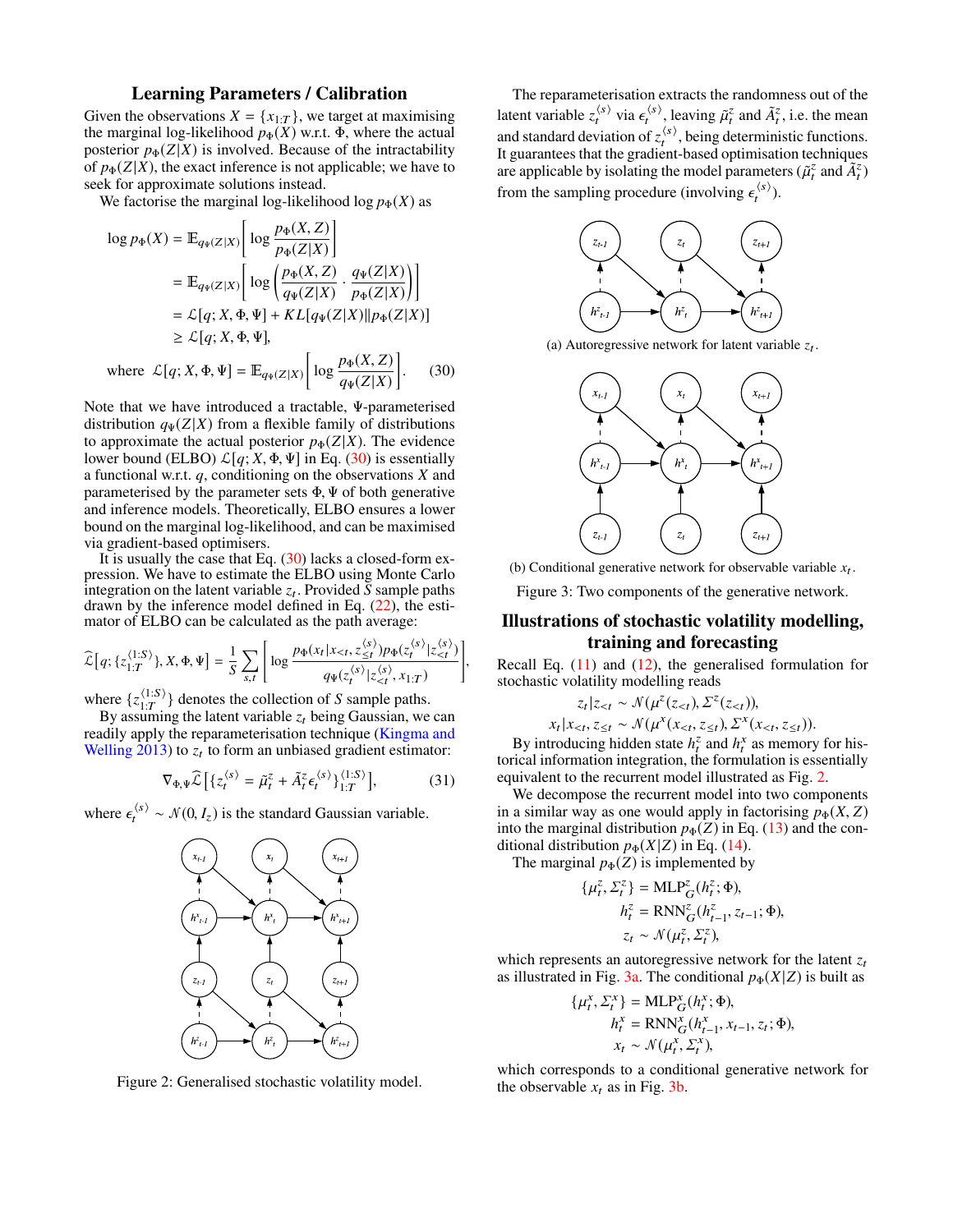<span id="page-9-1"></span>

Figure 4: Illustration of the training setup.

<span id="page-9-0"></span>

Figure 5: Architecture of the inference network.

On the other hand, the inference network is implemented in a similar recurrent fashion, as an autoregressive network with bidirectional dependencies:

$$
\{\tilde{\mu}_t^z, \tilde{\Sigma}_t^z\} = \text{MLP}_I^z(\tilde{h}_t^z; \Psi),
$$
  
\n
$$
\tilde{h}_t^z = \text{RNN}_I^z(\tilde{h}_{t-1}^z, z_{t-1}, [\tilde{h}_t^{\rightarrow}, \tilde{h}_t^{\leftarrow}]; \Psi),
$$
  
\n
$$
\tilde{h}_t^{\rightarrow} = \text{RNN}_I^{\rightarrow}(\tilde{h}_{t-1}^{\rightarrow}, x_t; \Psi),
$$
  
\n
$$
\tilde{h}_t^{\leftarrow} = \text{RNN}_I^{\leftarrow}(\tilde{h}_{t+1}^{\leftarrow}, x_t; \Psi).
$$
  
\n
$$
z_t \sim \mathcal{N}(\tilde{\mu}_t^z, \tilde{\Sigma}_t^z; \Psi),
$$

The architecture of inference network is illustrated in Fig. [5.](#page-9-0)

The training procedure involves the inference network (in Fig. [5\)](#page-9-0) and the conditional generative network (in Fig. [3b\)](#page-8-3); the autoregressive network (in Fig. [3a\)](#page-8-2) will not be utilised.

The historical observations  $\{x_{\leq t}\}\$ is fed into the inference network, which outputs the inferred sequence  $\{z_{\leq t}\}\)$  of the causing latent variable. The latent sequence  $\{z_{\leq t}\}\)$  is then put into the conditional generative network (in Fig. [3b\)](#page-8-3) to generate the predictions  $\{\hat{x}_{< t}\}\)$ . The likelihood of the predictions  $\{\hat{x}_{\leq t}\}\)$  regarding the actual observations  $\{x_{\leq t}\}\)$  is calculated and the networks are optimised via gradient-based methods. Figure [4](#page-9-1) illustrates the setting of networks during training.

The procedure of forecasting contains three steps: 1. feeding the historical data as the observations  $\{x_{\leq t}\}\$ into the in-ference network (in Fig. [5\)](#page-9-0) to infer the latent variables  $\{z_{\lt t}\}$ that might have caused that observations, 2. evolving the latent dynamics using the autoregressive network (in Fig. [3b\)](#page-8-3) with the inferred sequence  $\{z_{lt}\}\$  to produce the latent variable  $z_t$  for the next time step, and 3. invoking the conditional generative network (in Fig. [3b\)](#page-8-3) with  $\{z_{1:t}\}\$  and  $\{x_{< t}\}\$  to predict the next possible  $x_t$ . The procedure is shown in Fig. [6.](#page-9-2)

# Covariance Parameterisation

So far we have kept the covariance matrix  $\Sigma$  in our formulas to allow for multivariate forecasting. It entails a complexity of computation of order  $O(M^3)$  to maintain and update the full-size covariance matrix  $\Sigma$  of  $M$  dimensions; for cases in high dimensions, the computational cost for the full-size  $\Sigma$ becomes unaffordable. Thus, we have to seek for alternatives that are more economic in terms of computation. A practical

<span id="page-9-2"></span>

Figure 6: Illustration of the forecasting setup.